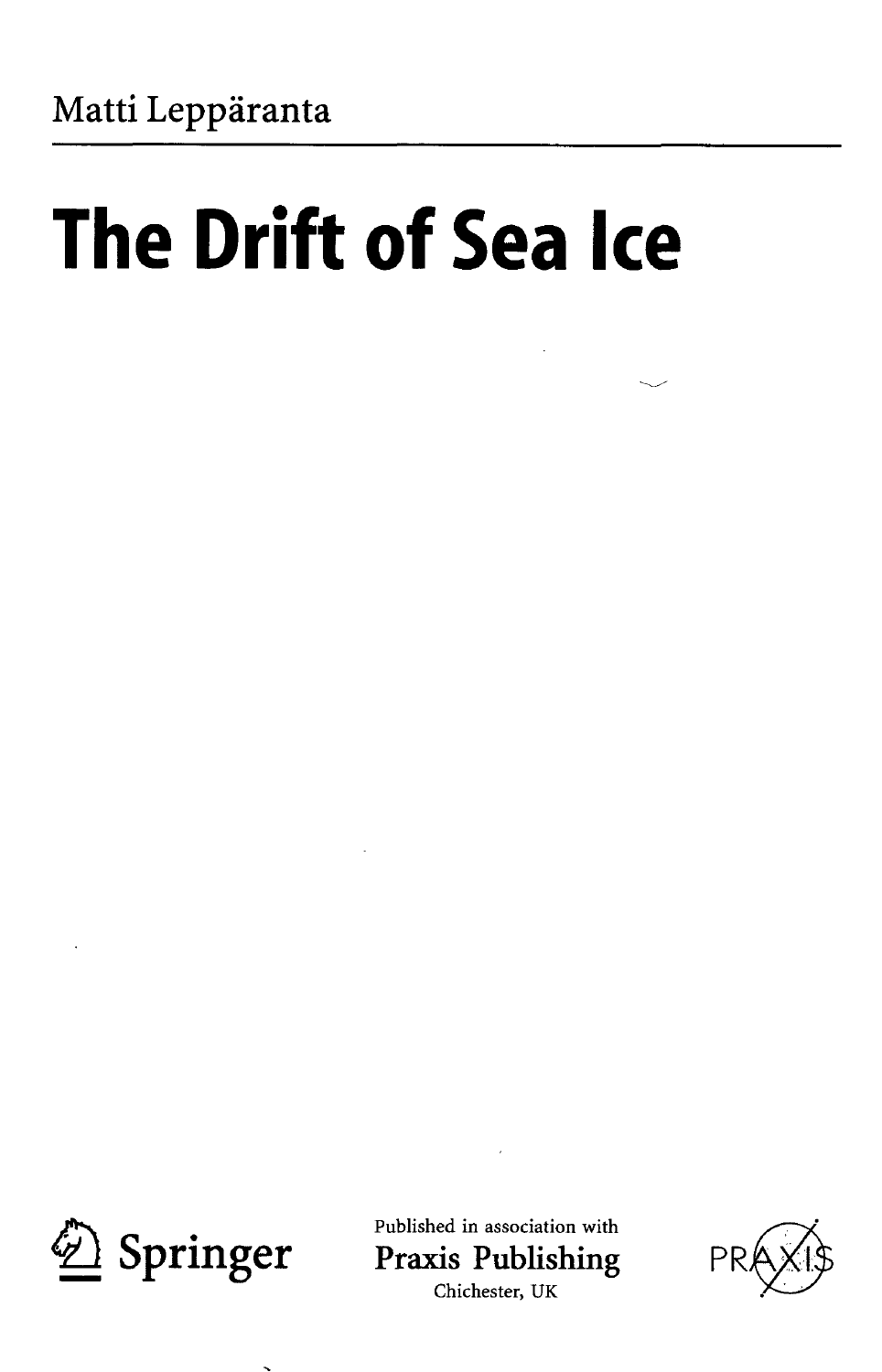## **Contents**

|              |      |        |                                                                                                     |  |  |  | ix           |
|--------------|------|--------|-----------------------------------------------------------------------------------------------------|--|--|--|--------------|
|              |      |        |                                                                                                     |  |  |  | xiii         |
|              |      |        |                                                                                                     |  |  |  | xvii         |
|              |      |        |                                                                                                     |  |  |  | xix          |
|              |      |        |                                                                                                     |  |  |  | xxiii        |
| 1            |      |        |                                                                                                     |  |  |  | $\mathbf{1}$ |
| $\mathbf{z}$ |      |        |                                                                                                     |  |  |  | 9            |
|              | 2.1  |        | Sea ice cover $\dots \dots \dots \dots \dots \dots \dots \dots \dots \dots \dots \dots \dots \dots$ |  |  |  | 9            |
|              |      | 2.1.1  |                                                                                                     |  |  |  | 10           |
|              |      | 2.1.2. |                                                                                                     |  |  |  | 15           |
|              |      | 2.1.3  |                                                                                                     |  |  |  | 17           |
|              | 2.2. |        |                                                                                                     |  |  |  | 19           |
|              |      | 2.2.1  |                                                                                                     |  |  |  | 19           |
|              |      | 2.2.2. |                                                                                                     |  |  |  | 22           |
|              | 2.3  |        |                                                                                                     |  |  |  | 27           |
|              |      | 2.3.1  |                                                                                                     |  |  |  | 27           |
|              |      | 2.3.2  | Measurement methods                                                                                 |  |  |  | 30           |
|              |      | 2.3.3  |                                                                                                     |  |  |  | 34           |
|              | 2.4  |        |                                                                                                     |  |  |  | 35           |
|              |      | 2.4.1  |                                                                                                     |  |  |  | 35           |
|              |      | 2.4.2  | Statistical distributions of ridge size and occurrence                                              |  |  |  | 38           |
|              |      |        |                                                                                                     |  |  |  |              |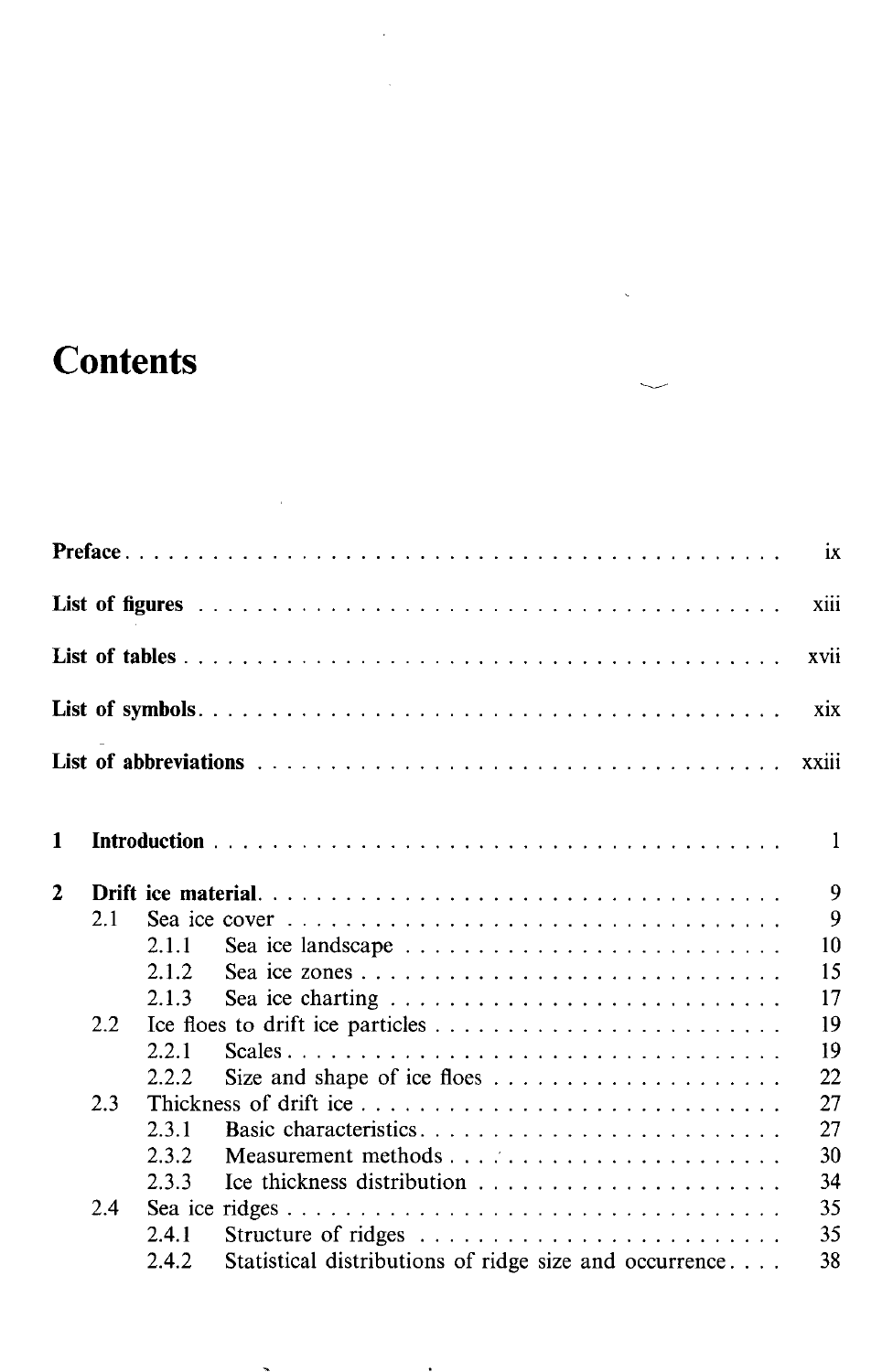## vi Contents

 $\sim 100$ 

|   |     | 2.4.3                                                   | 40  |
|---|-----|---------------------------------------------------------|-----|
|   |     | 2.4.4                                                   | 41  |
|   |     | 2.4.5<br>Total thickness of deformed ice                | 42  |
|   | 2.5 |                                                         | 42  |
|   |     |                                                         |     |
| 3 |     |                                                         | 45  |
|   | 3.1 |                                                         | 45  |
|   |     | 3.1.1<br>Motion of a single floe                        | 46  |
|   |     | 3.1.2<br>Continuum deformation                          | 47  |
|   | 3.2 |                                                         | 52  |
|   |     | 3.2.1                                                   | 52  |
|   |     | 3.2.2<br>Characteristics of observed sea ice drift      | 55  |
|   |     | 3.2.3<br>Strain rate and vorticity                      | 59  |
|   |     | 3.2.4                                                   | 65  |
|   | 3.3 | Stochastic modelling                                    | 67  |
|   |     | 3.3.1<br>Two-dimensional motion using complex variables | 67  |
|   |     | 3.3.2<br>Mean sea ice drift field in the Arctic Ocean   | 69  |
|   |     | 3.3.3                                                   | 71  |
|   |     | 3.3.4                                                   | 71  |
|   | 3.4 |                                                         | 72  |
|   |     | 3.4.1<br>Ice states based on ice categories             | 73  |
|   |     | 3.4.2                                                   | 75  |
|   |     |                                                         |     |
|   |     |                                                         |     |
|   |     |                                                         |     |
| 4 |     |                                                         | 81  |
|   | 4.1 |                                                         | 81  |
|   |     | 4.1.1                                                   | 83  |
|   |     | 4.1.2                                                   | 84  |
|   |     | 4.1.3                                                   | 87  |
|   | 4.2 |                                                         | 88  |
|   |     | 4.2.1                                                   | 88  |
|   |     | 4.2.2                                                   | 90  |
|   | 4.3 |                                                         | 91  |
|   |     | 4.3.1<br>Plastic drift ice                              | 91  |
|   |     | 4.3.2                                                   | 94  |
|   |     | 4.3.3<br>AIDJEX elastic-plastic rheology                | 95  |
|   |     | 4.3.4<br>Hibler's viscous-plastic rheology              | 97  |
|   |     | 4.3.5                                                   | 100 |
|   | 4.4 |                                                         | 103 |
|   |     |                                                         |     |
| 5 |     |                                                         | 109 |
|   | 5.1 | Derivation of the equation of motion                    | 109 |
|   |     | 5.1.1                                                   | 109 |
|   |     | 5.1.2                                                   | 112 |
|   |     | 5.1.3<br>5.1.4                                          | 116 |

 $\ddot{\phantom{1}}$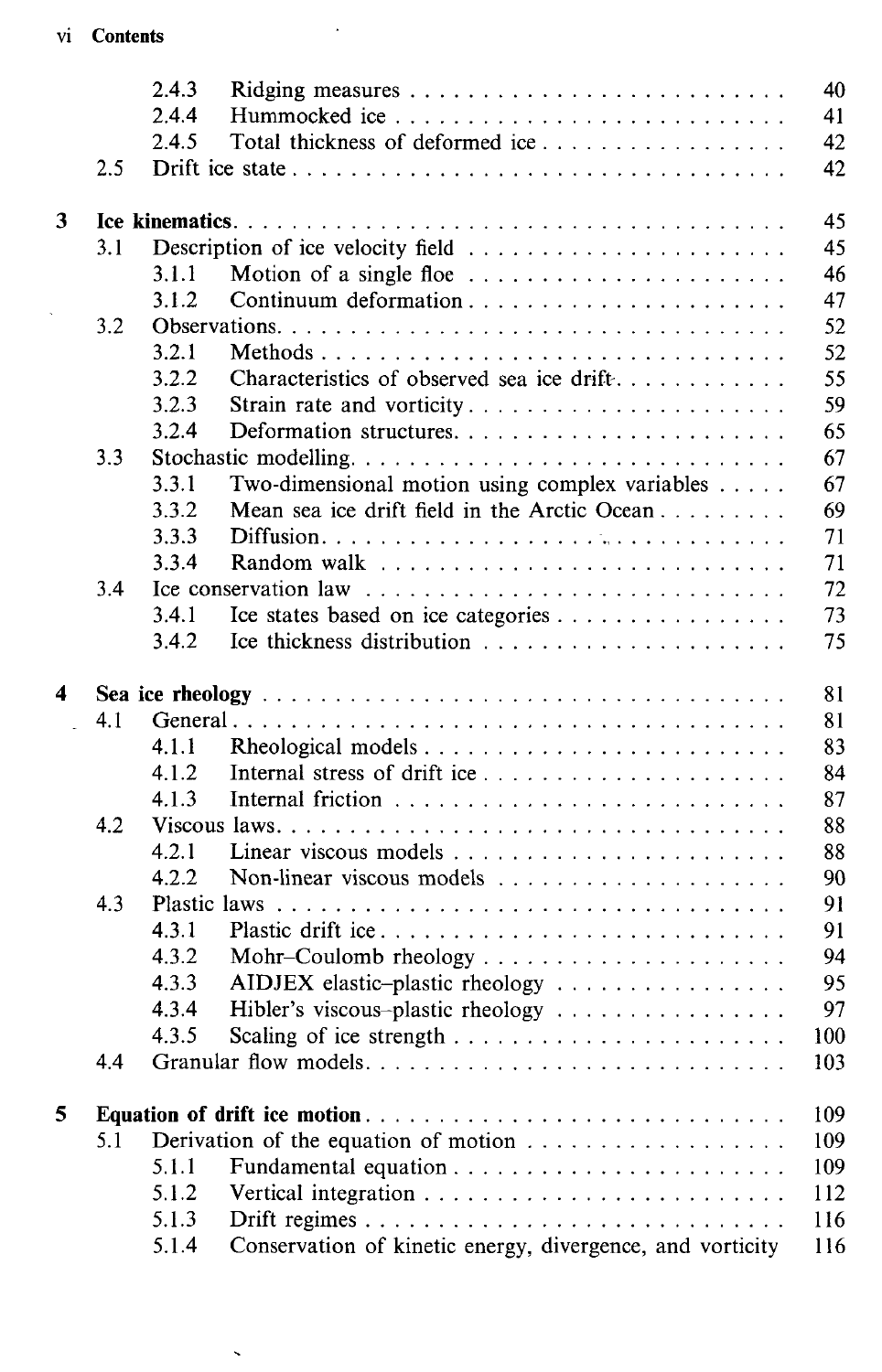$\ddot{\phantom{0}}$ 

|   | 5.2 | 118<br>Atmospheric and oceanic drag forces                                         |
|---|-----|------------------------------------------------------------------------------------|
|   |     | 5.2.1<br>118                                                                       |
|   |     | 5.2.2<br>125<br>Drag force formulae                                                |
|   | 5.3 | 130                                                                                |
|   |     | 5.3.1<br>130                                                                       |
|   |     | 5.3.2<br>Dimensionless form<br>133                                                 |
|   |     | 5.3.3<br>137                                                                       |
|   | 5.4 | 138                                                                                |
| 6 |     | 141                                                                                |
|   | 6.1 | 141                                                                                |
|   |     | 6.1.1<br>143                                                                       |
|   |     | 6.1.2<br>146                                                                       |
|   |     | 6.1.3<br>148                                                                       |
|   |     | 6.1.4<br>148                                                                       |
|   | 6.2 | Non-steady-state solution<br>149                                                   |
|   |     | 6.2.1<br>One-dimensional flow with quadratic surface stresses<br>149               |
|   |     | 6.2.2<br>150                                                                       |
|   |     | 6.2.3<br>Drift of a single floe<br>152                                             |
|   | 6.3 | Linear, coupled ice-ocean model $\dots \dots \dots \dots \dots \dots \dots$<br>154 |
|   |     | 6.3.1<br>General solution<br>155                                                   |
|   |     | 6.3.2<br>156                                                                       |
|   |     | 6.3.3<br>158                                                                       |
|   |     | 6.3.4<br>159                                                                       |
|   | 6.4 | 161                                                                                |
|   |     | 6.4.1<br>163                                                                       |
|   |     | 6.4.2<br>163<br>Divergence and vorticity                                           |
| 7 |     | 165                                                                                |
|   | 7.1 | 165<br>The role of internal friction                                               |
|   |     | 166<br>7.1.1                                                                       |
|   |     | 7.1.2<br>170                                                                       |
|   |     | 7.1.3<br>171                                                                       |
|   | 7.2 | 173                                                                                |
|   |     | 7.2.1<br>174                                                                       |
|   |     | 7.2.2<br>175                                                                       |
|   | 7.3 | Zonal sea ice drift<br>177                                                         |
|   |     | 178<br>7.3.1<br>Steady-state velocity: wind-driven case                            |
|   |     | 182<br>7.3.2                                                                       |
|   |     | Steady state with ocean currents<br>7.3.3                                          |
|   |     | Steady-state ice thickness and compactness profiles<br>182<br>7.3.4<br>184         |
|   |     | 7.3.5<br>185                                                                       |
|   |     | 7.3.6                                                                              |
|   |     | 187<br>Circular ice drift                                                          |
|   | 7.4 | 191                                                                                |
|   |     | 191<br>7.4.1                                                                       |
|   |     | 7.4.2<br>194                                                                       |

 $\ddot{\phantom{0}}$